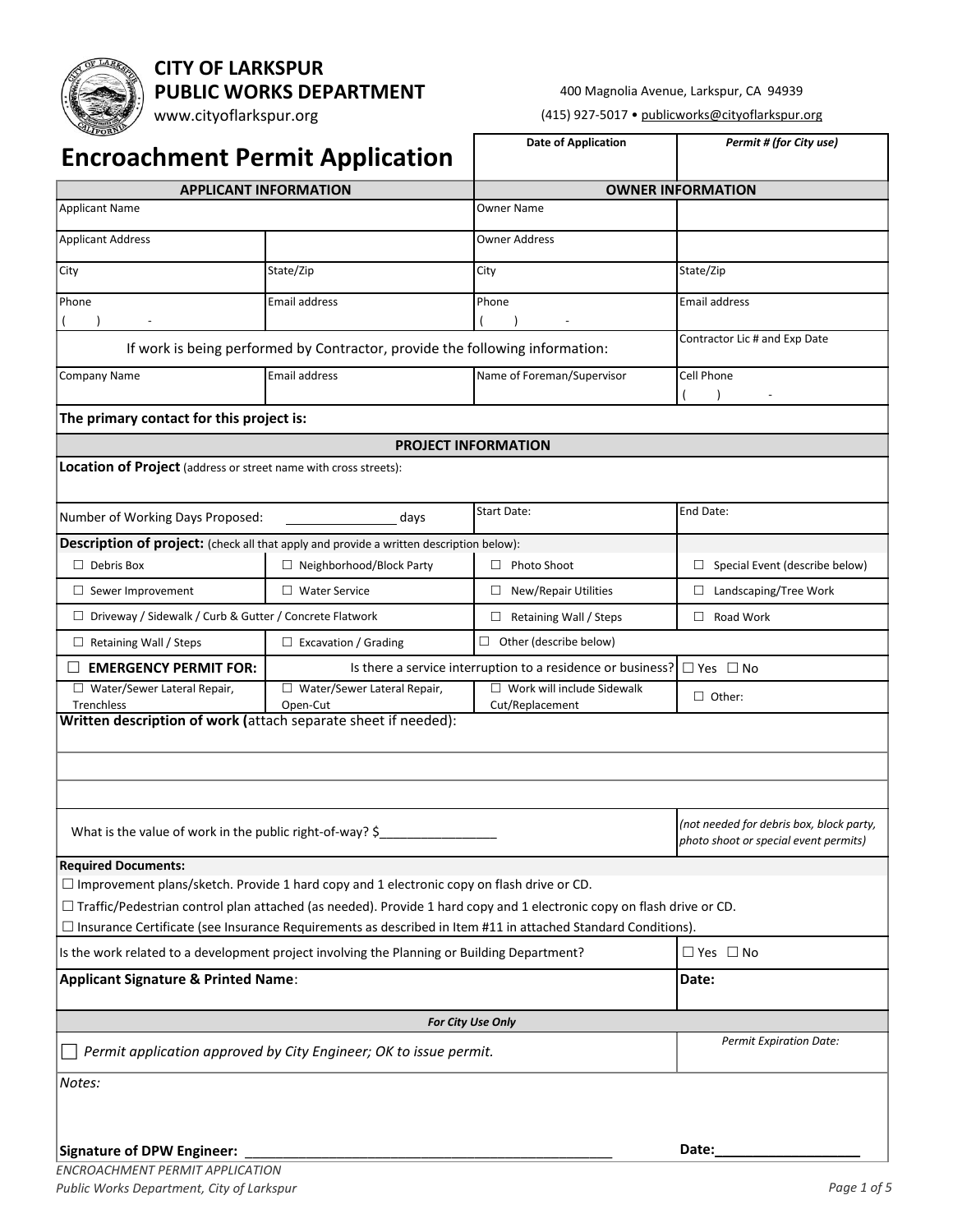- Upon approval, the Applicant is hereby given permission to encroach on public right-of-way to perform the work described above.
- This permit is issued under the provisions of the City of Larkspur's Municipal Code, Title 15.32, subject to the Standard Conditions for Encroachment Permits on the following page, as well as the permit-specific conditions and plans/specifications, and the applicant's execution of the indemnification agreement on this form below and incorporated herein by this reference.
- **Applicant is required to contact the City's Public Works Inspector a minimum of 2 business days prior to the start of construction. Work done without an inspection may have to be removed and reconstructed.**
- **You are required to notify the Public Work Inspector upon completion of project to schedule a final inspection. The final inspection must be scheduled prior to the permit expiration date.**
- Before excavating, applicant must contact USA at 811 or (800) 227-2600 for utility locations and the City's Public Works Division at (415) 927-5017 for potential irrigation locations. Excavations in the roadway or sidewalk shall be permanently surfaced within ten (10) calendar days after backfill is complete.
- Applicant is solely responsible for maintaining a safe construction site. Applicant is also responsible for the removal of all utility and construction markings at the completion of the project (see City's policy on page 5 of this application).
- Work being performed for utility agencies will require permit from applicable agency prior to issuance of City encroachment permit.

| $\boxtimes$ I have read the above: Applicant's Signature: | Date: |  |
|-----------------------------------------------------------|-------|--|
|                                                           |       |  |

### **INDEMNIFICATION AGREEMENT:**

As part of this Encroachment Permit, the Applicant and its successors and assigns shall indemnify, defend and hold harmless the City of Larkspur ("City"), its elected officials, officers, employees, agents, representatives, contractors and assigns (collectively, the "Indemnitees") from and against any and all claims, demands, liabilities, judgments, damages (including consequential damages), awards, interest, attorneys' fees, costs and expenses of whatever kind or nature, at any time arising out of or in any way connected with the City's review and/or approval of this Encroachment Permit and/or any actions pursuant to the Encroachment Permit taken by the Applicant.

Applicant's obligation to indemnify, defend and hold harmless the Indemnitees under this Encroachment Permit shall apply, regardless of fault, to any acts or omissions, or negligent conduct, whether active or passive, on the part of the Applicant or the Indemnitees, with the exception of the Indemnitees' gross negligence or willful misconduct.

Applicant's obligation to defend the Indemnitees under this Encroachment Permit shall be at Applicant's sole expense and using counsel selected or approved by the City in the City's sole discretion.

#### **I have read the above: Applicant's Signature:** *Date: Date:* **Date: Date: Date:**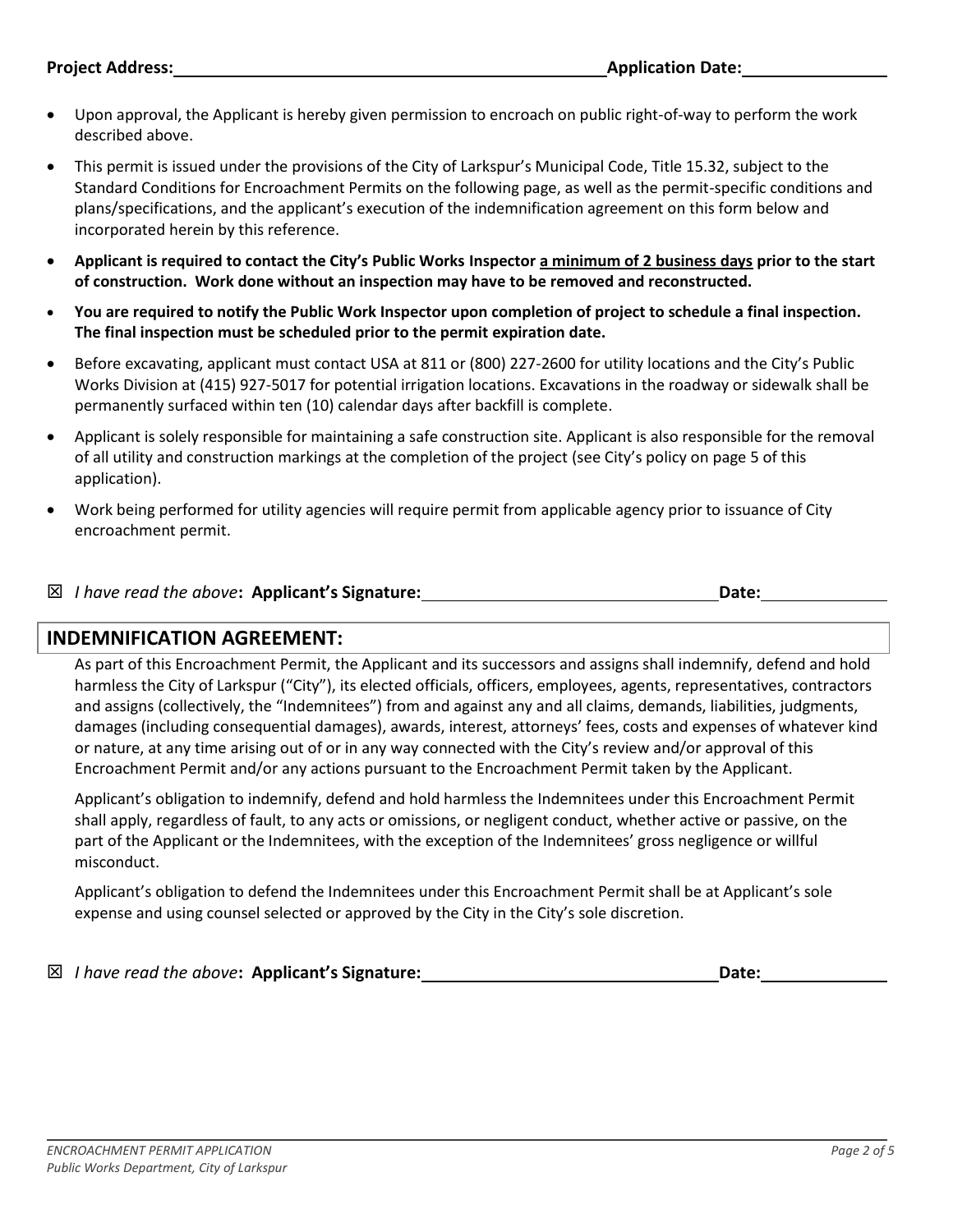### **STANDARD CONDITIONS FOR ENCROACHMENT PERMITS:**

Prior to starting work on the project, the contractor shall apply for an encroachment permit from the City of Larkspur. The following are supplemental conditions of the encroachment permit as outlined on the encroachment application form. Note: not all conditions may apply to your project.

- 1. **Construction Standards.** All work shall comply with City of Larkspur/County of Marin Uniform Construction Standards;
- 2. **Damage Repair**. Any damage to the surface of the street, such as deep scratches and gouges as well as areas where there are traces of oil drips from the contractor's equipment, shall be either resurfaced or receive slurry seal treatment. The Director of Public Works shall determine the type of repair.
- 3. **Pavement Markings/Striping**: All pavement markings damaged by the contractor shall be replaced to match existing pursuant to current City standards and the State of California Standard Specifications, July 1992. All pavement markings and striping shall be replaced in kind within the entire limit of the project. No partial striping or paint touch up will be allowed.

#### 4. **Traffic and Pedestrian Control Plans**:

- a. **Traffic and Pedestrian Control Plan.** The contractor shall not commence work within the City right-of-way until a detailed traffic control plan has been submitted to and approved by the City. The contractor's traffic control plan and all the contractor's operations within the City's right-of-way shall be in STRICT accordance with the most recent addition of the State of California Manual of Traffic Controls. Specifically, the contractor shall meet the standards outlined in this manual for: type, quantity, placement, and structural support of signs; delineator placement and taper lengths for lane closures and work near intersections; pedestrian access through work site; flagging procedures; and all other relevant standards. The traffic control plan prepared by the contractor shall include a detailed description of traffic control devices and procedures cited from the manual for work at all locations throughout the project.
- b. **Road Closure:** if road closure needed, prior to closure, contractor must provide and get approval from the City, a detour plan and a sample notification letter to affected residents & businesses. After City's approval, the notification letter must be distributed a minimum of 10-days prior to commencement of work.
- c. **Advance Notification Signs**. A minimum of four calendar days prior to beginning work on the project, the contractor shall place two advance notification signs at the locations designated by the City (locations subject to continued review and adjustment by the City). The contractor shall provide the two advance notification signs, and shall be responsible for the structural support and continued maintenance of the signs throughout the duration of the project in accordance with the standards in the traffic control manual cited above. In the event of emergency work, notification signs will be posted as soon as possible prior to work in the public right of way. In addition, "Road Work Ahead" (C18 or C23) signs shall be required on each side street within 500 feet of the immediate work area, to be placed at the beginning of each workday.
- d. **No Parking Signs**. "No Parking" signs shall be posted a minimum of 72 hours in advance of intended date of restrictions.
- 5. **Written Notification**. Written notification shall be hand delivered to all property owners and homeowners associations affected by this project. The notice shall identify the nature of the project, the project limits and the date and duration of the project. The notice shall also contain the name and phone number of the project manager for anyone who may have any questions regarding this project. The Larkspur Fire Department (927-5110) and the Central Marin Police Authority (927-5150) shall be notified of any street closure a minimum of 72 hours in advance.
- 6. **Work Hours**: All work shall be performed between the hours of 7:00 AM and 6:00 PM, Monday through Friday,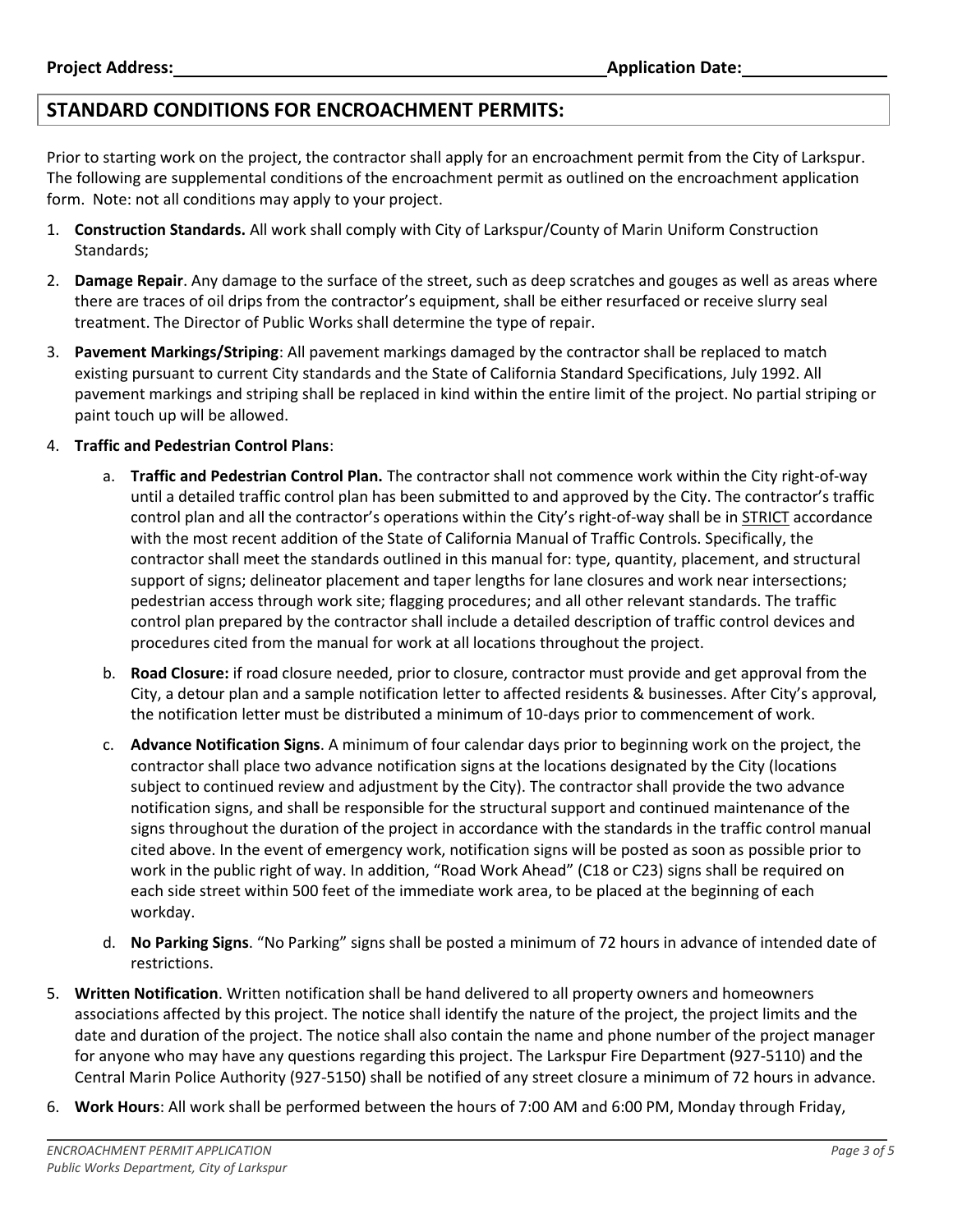excluding City/Federal holidays, unless otherwise specified by this permit. Weekend work requires prior approval from the Public Works Director.

- 7. **Work Site Conditions & Stockpiling of Materials**: The contractor shall at all times maintain a clean work site to the satisfaction of the City. No stockpiling of materials or parking of equipment in the public right-of-way is allowed without the written permission of the Director of Public Works.
- 8. **Steel Plates**: Should it become necessary to use steel plates on the roadway, there shall be a two feet wide A/C. taper along all four edges of the plate. If there is more than one plate used, all contiguous plates shall be welded.
- 9. **Precautions**: The contractor shall schedule his work to minimize inconvenience or disruption to residents and business owners during the course of the work and shall take all reasonable precautions to restrict his operations to the least area of work possible. Any private or public property (i.e. structures, landscaping vegetation, irrigation improvements, paved areas or any other property) which is disturbed by the work shall be repaired and restored to its original condition and to the satisfaction of the Director of Public Works. The cost of said repairs shall be paid by the applicant.
- 10. **Inspection Deposit Fees:** The permit fee shall be calculated per actual working day that the contractor is working on City maintained streets and rights-of-way. The contractor shall be aware that additional fees may be charged by the City if excessive staff time is required in order to ensure that the contractor maintains the permit conditions herein.
- 11. **Insurance Requirements:** Prior to issuance of any encroachment or grading permit, the following insurance requirements must be met:
	- Comprehensive General Liability insurance in amounts not less than \$1,000,000 combined single limit applying to bodily injury, personal injury and property damage are required.
	- Additional Insured Endorsement: The City must be named as an additionally insured on a separate certificate/endorsement sheet that modifies the general liability policy.

|  | ⊠ I have read the above: Applicant's Signature: | Date: |
|--|-------------------------------------------------|-------|
|  |                                                 |       |